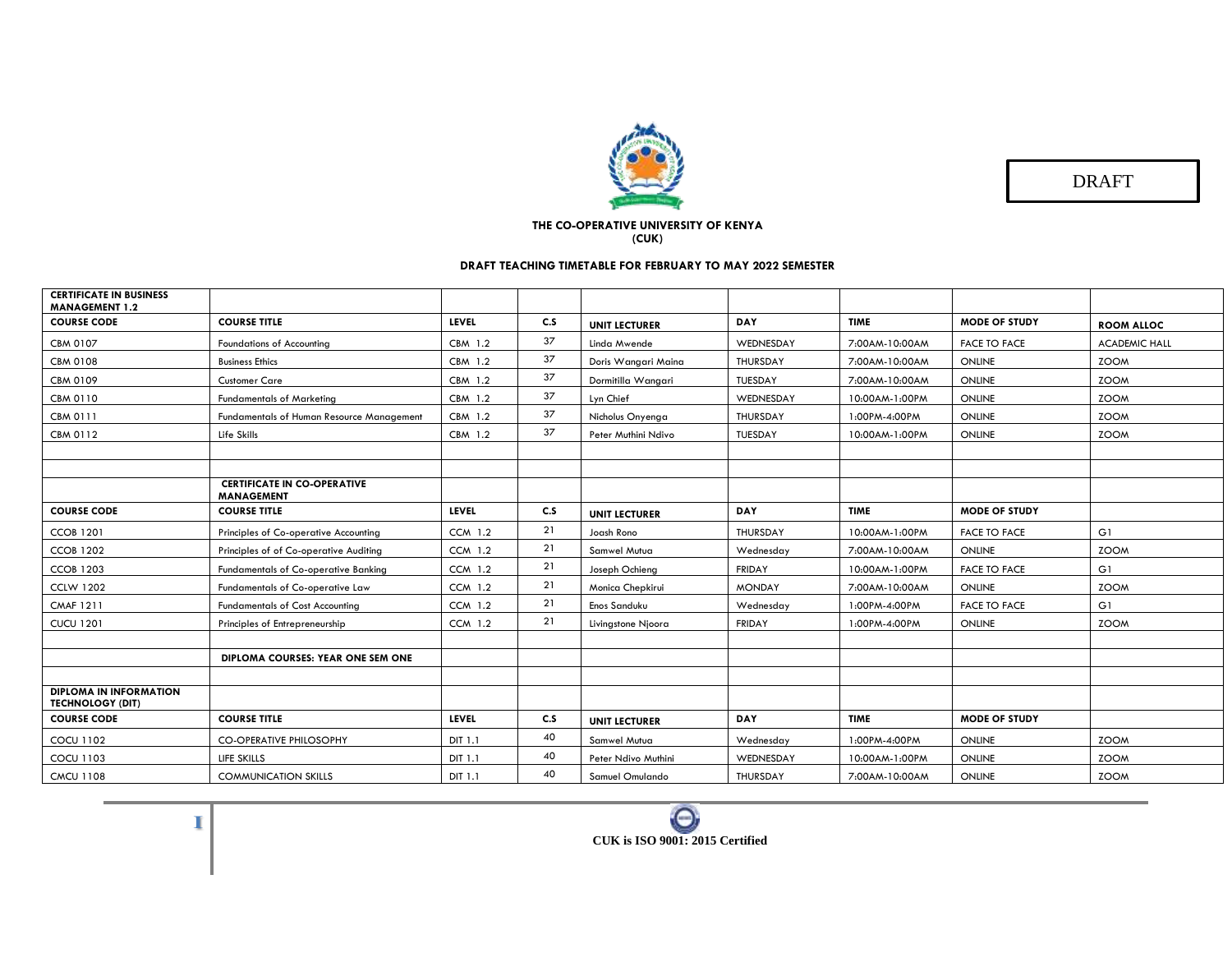|                                                           | INTRODUCTION TO COMPUTERS & OPERATING              |                 | 40  |                         |                 |                |                      |                |
|-----------------------------------------------------------|----------------------------------------------------|-----------------|-----|-------------------------|-----------------|----------------|----------------------|----------------|
| <b>MCIT 1101</b>                                          | <b>SYSTEMS</b><br>WORD PROCESSING SPREADSHEETS &   | DIT 1.1         |     | <b>Emmanuel Malingi</b> | THURSDAY        | 10:00AM-1:00PM | <b>FACE TO FACE</b>  | GC1            |
| <b>MCIT 1102</b>                                          | <b>PRESENTATIONS</b>                               | DIT 1.1         | 40  | Henry Mideko            | <b>FRIDAY</b>   | 1:00PM-4:00PM  | <b>FACE TO FACE</b>  | GC1            |
| <b>CMCU 1103</b>                                          | FOUNDATIONS OF MATHEMATICS                         | DIT 1.1         | 40  | Collins Kipkorir        | TUESDAY         | 7:00AM-10:00AM | <b>FACE TO FACE</b>  | GC1            |
|                                                           |                                                    |                 |     |                         |                 |                |                      |                |
|                                                           |                                                    |                 |     |                         |                 |                |                      |                |
|                                                           | DIPLOMA COURSES: YEAR ONE SEM TWO                  |                 |     |                         |                 |                |                      |                |
| DIPLOMA IN ACCOUNTING AND<br><b>FINANCE</b>               |                                                    |                 |     |                         |                 |                |                      |                |
| <b>COURSE CODE</b>                                        | <b>COURSE TITLE</b>                                | <b>LEVEL</b>    | C.S | <b>UNIT LECTURER</b>    | <b>DAY</b>      | <b>TIME</b>    | <b>MODE OF STUDY</b> |                |
| <b>DMBA 1102</b>                                          | Principles and Practice of Management              | DAF 1.2         | 70  | Esau Echakara           | TUESDAY         | 1:00PM-4:00PM  | <b>ONLINE</b>        | <b>ZOOM</b>    |
| <b>DUCU 1103</b>                                          | <b>Computer Application</b>                        | DAF 1.2         | 70  | Peter Wairigu           | <b>MONDAY</b>   | 7:00AM-10:00AM | <b>ONLINE</b>        | <b>ZOOM</b>    |
| <b>DUCU 1106</b>                                          | Development Studies and Ethics                     | DAF 1.2         | 70  | Dr. Foulata Kwena       | TUESDAY         | 7:00AM-10:00AM | <b>ONLINE</b>        | <b>ZOOM</b>    |
| <b>DUCU 1107</b>                                          | <b>Research Methods</b>                            | DAF 1.2         | 70  | Samwel Mutua            | Wednesday       | 10:00AM-1:00PM | ONLINE               | <b>ZOOM</b>    |
| DMBA 1103                                                 | Cost Accounting                                    | DAF 1.2         | 70  | Alice Muthia            | <b>MONDAY</b>   | 10:00AM-1:00PM | <b>FACE TO FACE</b>  | G <sub>2</sub> |
| DMBM 1101                                                 | <b>Financial Accounting</b>                        | DAF 1.2         | 70  | Joash Rono              | THURSDAY        | 1:00PM-4:00PM  | <b>FACE TO FACE</b>  | G <sub>2</sub> |
|                                                           |                                                    |                 |     |                         |                 |                |                      |                |
| DIPLOMA IN HUMAN RESOURCE<br><b>MANAGEMENT</b>            |                                                    |                 |     |                         |                 |                |                      |                |
| <b>COURSE CODE</b>                                        | <b>COURSE TITLE</b>                                | <b>LEVEL</b>    | C.S | <b>UNIT LECTURER</b>    | <b>DAY</b>      | <b>TIME</b>    | <b>MODE OF STUDY</b> |                |
| <b>DUCU 1105</b>                                          | Life Skills                                        | <b>DHRM 1.2</b> | 30  | Peter Ndivo Muthini     | WEDNESDAY       | 1:00PM-4:00PM  | <b>ONLINE</b>        | <b>ZOOM</b>    |
| <b>DUCU 1107</b>                                          | <b>Research Methods</b>                            | <b>DHRM 1.2</b> | 30  | Samwel Mutua            | Wednesday       | 10:00AM-1:00PM | <b>ONLINE</b>        | <b>ZOOM</b>    |
| DMDE 1102                                                 | <b>Fundamentals of Marketing</b>                   | <b>DHRM 1.2</b> | 30  | Dormitilla Wangari      | WEDNESDAY       | 4:00PM-7:00PM  | <b>ONLINE</b>        | <b>ZOOM</b>    |
| DMPR 1104                                                 | Psychology                                         | <b>DHRM 1.2</b> | 30  | Peter Ndivo Muthini     | THURSDAY        | 1:00PM-4:00PM  | <b>ONLINE</b>        | <b>ZOOM</b>    |
| DMHR 1102                                                 | Industrial and Labour Laws                         | <b>DHRM 1.2</b> | 30  | Dr. Ngero Kiragu        | <b>MONDAY</b>   | 1:00PM-4:00PM  | <b>BLENDED</b>       | G1             |
| DMHR 1103                                                 | <b>Reward Management</b>                           | <b>DHRM 1.2</b> | 30  | Nicholus Onyenga        | THURSDAY        | 10:00AM-1:00PM | <b>BLENDED</b>       | G10            |
|                                                           |                                                    |                 |     |                         |                 |                |                      |                |
| <b>DIPLOMA IN CATERING AND</b><br><b>HOTEL MANAGEMENT</b> |                                                    |                 |     |                         |                 |                |                      |                |
| <b>COURSE CODE</b>                                        | <b>COURSE TITLE</b>                                | LEVEL           | C.S | <b>UNIT LECTURER</b>    | <b>DAY</b>      | <b>TIME</b>    | <b>MODE OF STUDY</b> |                |
| <b>DMBA 1102</b>                                          | Principles and Practice of Management              | <b>DCHM 1.2</b> | 20  | Esau Echakara           | WEDNESDAY       | 1:00PM-4:00PM  | <b>ONLINE</b>        | <b>ZOOM</b>    |
| <b>DUCU 1106</b>                                          | Development Studies and Ethics                     | <b>DCHM 1.2</b> | 20  | Dr. Foulata Kwena       | TUESDAY         | 10:00AM-1:00PM | <b>ONLINE</b>        | <b>ZOOM</b>    |
| <b>DUCU 1107</b>                                          | <b>Research Methods</b>                            | <b>DCHM 1.2</b> | 20  | Zipporah Muiruri        | Wednesday       | 10:00AM-1:00PM | <b>ONLINE</b>        | <b>ZOOM</b>    |
| DMTM 1103                                                 | Foreign Language I (French)                        | <b>DCHM 1.2</b> | 20  | Tommy Mpoyi             | THURSDAY        | 10:00AM-1:00PM | <b>ONLINE</b>        | <b>ZOOM</b>    |
| <b>DCHM 1103</b>                                          | Food Production Practical I (Basic cookery skills) | <b>DCHM 1.2</b> | 20  | Sammy Munyi             | <b>THURSDAY</b> | 1:00PM-4:00PM  | <b>FACE TO FACE</b>  | GC1            |
| <b>DCHM 1104</b>                                          | Food Service Practical I                           | <b>DCHM 1.2</b> | 20  | Mildred Ochieng' Korir  | Wednesday       | 4:00PM-7:00PM  | <b>FACE TO FACE</b>  | <b>KITCHEN</b> |
| <b>DCHM 1105</b>                                          | Housekeeping and Laundry Theory                    | <b>DCHM 1.2</b> | 20  | Janet Tundura           | <b>TUESDAY</b>  | 1:00PM-4:00PM  | <b>ONLINE</b>        | <b>ZOOM</b>    |
| <b>DCHM 1106</b>                                          | Housekeeping and Laundry Practical                 | <b>DCHM 1.2</b> | 20  | Janet Tundura           | TUESDAY         | 7:00AM-10:00AM | <b>FACE TO FACE</b>  | <b>KITCHEN</b> |
|                                                           |                                                    |                 |     |                         |                 |                |                      |                |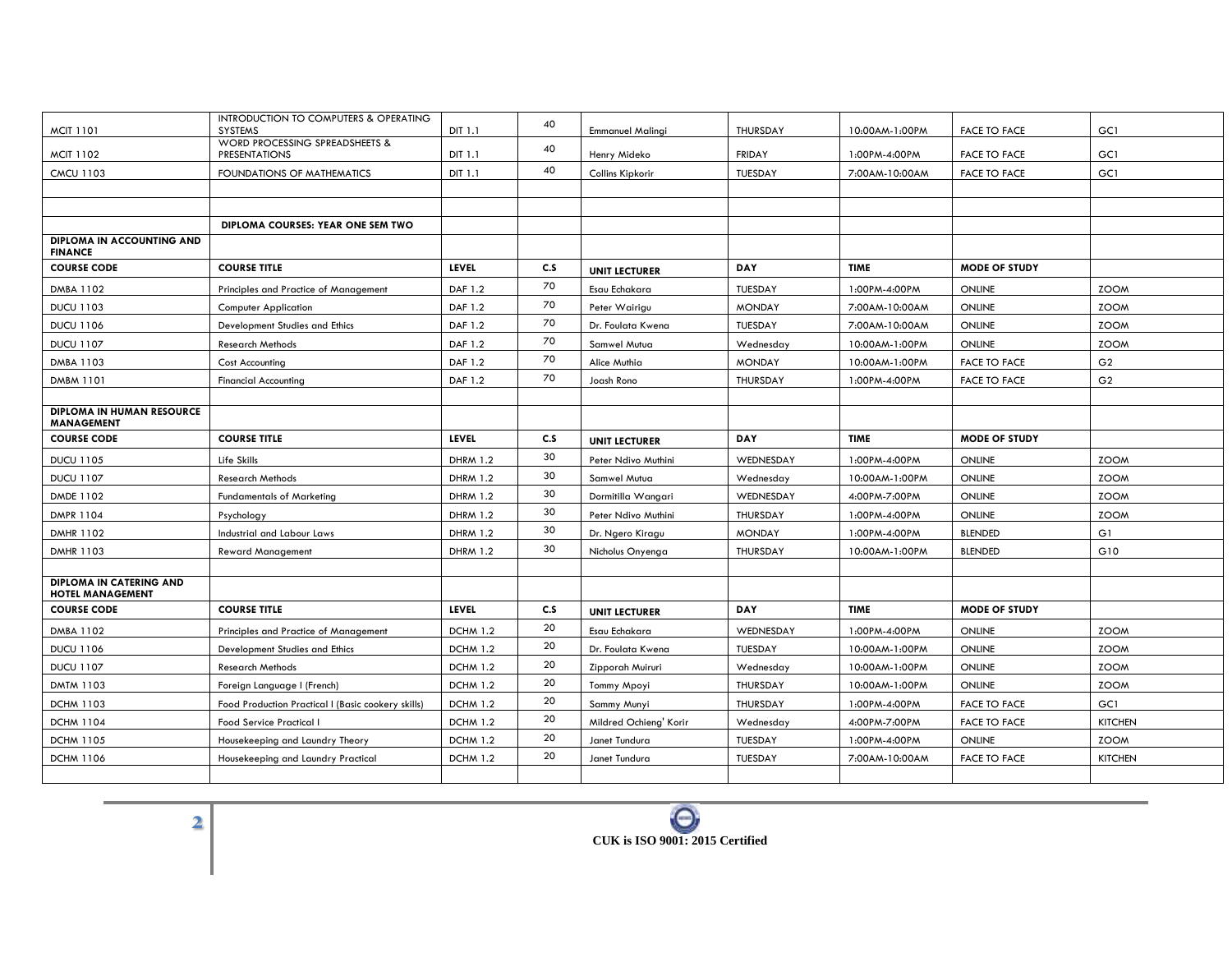| <b>DIPLOMA IN INFORMATION</b><br><b>TECHNOLOGY (DIT)</b>              |                                                    |                 |     |                                              |                |                |                      |                |
|-----------------------------------------------------------------------|----------------------------------------------------|-----------------|-----|----------------------------------------------|----------------|----------------|----------------------|----------------|
| <b>COURSE CODE</b>                                                    | <b>COURSE TITLE</b>                                | <b>LEVEL</b>    | C.S | <b>UNIT LECTURER</b>                         | DAY            | <b>TIME</b>    | <b>MODE OF STUDY</b> |                |
| <b>MCIT 1104</b>                                                      | DESKTOP PUBLISHING AND GRAPHICS                    | DIT 1.2         | 68  | Henry Mideko                                 | Wednesday      | 7:00AM-10:00AM | <b>FACE TO FACE</b>  | G <sub>2</sub> |
| <b>MCIT 1106</b>                                                      | INTRODUCTION TO PROGRAMMING &<br><b>ALGORITHMS</b> | DIT 1.2         | 68  | Evaline Waweru                               | <b>TUESDAY</b> | 1:00PM-4:00PM  | <b>FACE TO FACE</b>  | G <sub>2</sub> |
| <b>MCIT 1107</b>                                                      | SYSTEM ANALYSIS AND DESIGN                         | DIT 1.2         | 68  | <b>Beatrice Ngunyi</b>                       | <b>MONDAY</b>  | 10:00AM-1:00PM | <b>ONLINE</b>        | <b>ZOOM</b>    |
| <b>CMCU 1104</b>                                                      | Development Studies and Ethics                     | DIT 1.2         | 68  | Dr. Foulata Kwena                            | TUESDAY        | 10:00AM-1:00PM | <b>ONLINE</b>        | <b>ZOOM</b>    |
| <b>CMCU 1105</b>                                                      | RESEARCH METHODS                                   | DIT 1.2         | 68  | Zipporah Muiruri                             | Wednesday      | 10:00AM-1:00PM | <b>ONLINE</b>        | <b>ZOOM</b>    |
| <b>MCIT 1105</b>                                                      | DATABASE MANAGEMENT SYSTEMS                        | DIT 1.2         | 68  | <b>Emmanuel Malingi</b>                      | <b>MONDAY</b>  | 1:00PM-4:00PM  | <b>ONLINE</b>        | <b>ZOOM</b>    |
|                                                                       |                                                    |                 |     |                                              |                |                |                      |                |
| <b>DIPLOMA IN BUSINESS</b><br><b>INFORMATION TECHNOLOGY</b><br>(DBIT) |                                                    |                 |     |                                              |                |                |                      |                |
| <b>COURSE CODE</b>                                                    | <b>COURSE TITLE</b>                                | <b>LEVEL</b>    | C.S | <b>UNIT LECTURER</b>                         | DAY            | <b>TIME</b>    | <b>MODE OF STUDY</b> |                |
| CMBT 1101                                                             | FUNDAMENTALS OF IT                                 | <b>DBIT 1.2</b> | 21  | Maurice O'Dambatafwa                         | <b>FRIDAY</b>  | 10:00AM-1:00PM | <b>ONLINE</b>        | <b>ZOOM</b>    |
| CMBT 1103                                                             | PROGRAMMING CONCEPTS                               | <b>DBIT 1.2</b> | 21  | Evaline Waweru                               | <b>MONDAY</b>  | 10:00AM-1:00PM | <b>FACE TO FACE</b>  | G1             |
| <b>CMBT 1105</b>                                                      | DATABASE MANAGEMENT SYSTEMS                        | <b>DBIT 1.2</b> | 21  | <b>Emmanuel Malingi</b>                      | <b>MONDAY</b>  | 1:00PM-4:00PM  | <b>ONLINE</b>        | <b>ZOOM</b>    |
| CMBT 1106                                                             | <b>BUSINESS ACCOUNTING SOFTWARE</b>                | <b>DBIT 1.2</b> | 21  | Henry Mideko                                 | Wednesday      | 1:00PM-4:00PM  | <b>FACE TO FACE</b>  | GC1            |
| <b>CMCU 1104</b>                                                      | Development Studies and Ethics                     | <b>DBIT 1.2</b> | 21  | Dr. Foulata Kwena                            | TUESDAY        | 10:00AM-1:00PM | <b>ONLINE</b>        | <b>ZOOM</b>    |
| <b>CMCU 1105</b>                                                      | RESEARCH METHODS                                   | <b>DBIT 1.2</b> | 21  | Zipporah Muiruri                             | Wednesday      | 10:00AM-1:00PM | <b>ONLINE</b>        | <b>ZOOM</b>    |
|                                                                       |                                                    |                 |     |                                              |                |                |                      |                |
| YEAR TWO SEMESTER TWO                                                 |                                                    |                 |     |                                              |                |                |                      |                |
| DIPLOMA IN ACCOUNTING AND<br><b>FINANCE</b>                           |                                                    |                 |     |                                              |                |                |                      |                |
| <b>COURSE CODE</b>                                                    | <b>COURSE TITLE</b>                                | <b>LEVEL</b>    | C.S | <b>UNIT LECTURER</b>                         | DAY            | <b>TIME</b>    | <b>MODE OF STUDY</b> |                |
| <b>DMBA 1204</b>                                                      | <b>Business Law</b>                                | <b>DAF 2.2</b>  | 86  | Isaac Akuma                                  | Wednesday      | 4:00PM-7:00PM  | <b>ONLINE</b>        | <b>ZOOM</b>    |
| <b>DMAF 1203</b>                                                      | Computerized Accounting                            | <b>DAF 2.2</b>  | 86  | Alice Muthia                                 | <b>MONDAY</b>  | 7:00AM-10:00AM | <b>FACE TO FACE</b>  | G <sub>2</sub> |
| <b>DMHR 1206</b>                                                      | <b>Public Relations</b>                            | <b>DAF 2.2</b>  | 86  | Molly Atieno                                 | TUESDAY        | 10:00AM-1:00PM | <b>ONLINE</b>        | <b>ZOOM</b>    |
| <b>DUCU 1204</b>                                                      | Research Project II                                | <b>DAF 2.2</b>  | 86  | Dr. Kiprop Kibos/Ken<br>Okeyo/Phyllis Muturi | <b>MONDAY</b>  | 1:00PM-4:00PM  | <b>ONLINE</b>        | <b>ZOOM</b>    |
| <b>DMDE 1202</b>                                                      | <b>Business Planning</b>                           | <b>DAF 2.2</b>  | 86  | Grace Wambui                                 | <b>FRIDAY</b>  | 1:00PM-4:00PM  | <b>ONLINE</b>        | <b>ZOOM</b>    |
| <b>DMAF 1201</b>                                                      | Taxation                                           | <b>DAF 2.2</b>  | 86  | Riitho                                       | THURSDAY       | 4:00PM-7:00PM  | <b>FACE TO FACE</b>  | NB RM A        |
| <b>Diploma in Business</b><br>Management                              |                                                    |                 |     |                                              |                |                |                      |                |
| <b>COURSE CODE</b>                                                    | <b>COURSE TITLE</b>                                | LEVEL           | C.S | <b>UNIT LECTURER</b>                         | <b>DAY</b>     | <b>TIME</b>    | <b>MODE OF STUDY</b> |                |
| <b>DMHR 1203</b>                                                      | <b>General Economics</b>                           | <b>DBM 2.2</b>  | 27  | David Riitho                                 | Wednesday      | 1:00PM-4:00PM  | <b>ONLINE</b>        | <b>ZOOM</b>    |
| <b>DUCU 1204</b>                                                      | <b>Research Project II</b>                         | <b>DBM 2.2</b>  | 27  | Collins Kipkorir                             | TUESDAY        | 10:00AM-1:00PM | <b>FACE TO FACE</b>  | G <sub>2</sub> |
| DMDE 1202                                                             | <b>Business Planning</b>                           | <b>DBM 2.2</b>  | 27  | Joseph kinyanjui                             | <b>MONDAY</b>  | 10:00AM-1:00PM | <b>ONLINE</b>        | <b>ZOOM</b>    |
| <b>DMBA 1204</b>                                                      | <b>Business Law</b>                                | <b>DBM 2.2</b>  | 27  | Isaac Akuma                                  | Wednesday      | 4:00PM-7:00PM  | <b>ONLINE</b>        | <b>ZOOM</b>    |
| <b>DMBM 1202</b>                                                      | Taxation                                           | <b>DBM 2.2</b>  | 27  | Peter Mogaka                                 | TUESDAY        | 4:00PM-7:00PM  | <b>FACE TO FACE</b>  | G <sub>2</sub> |

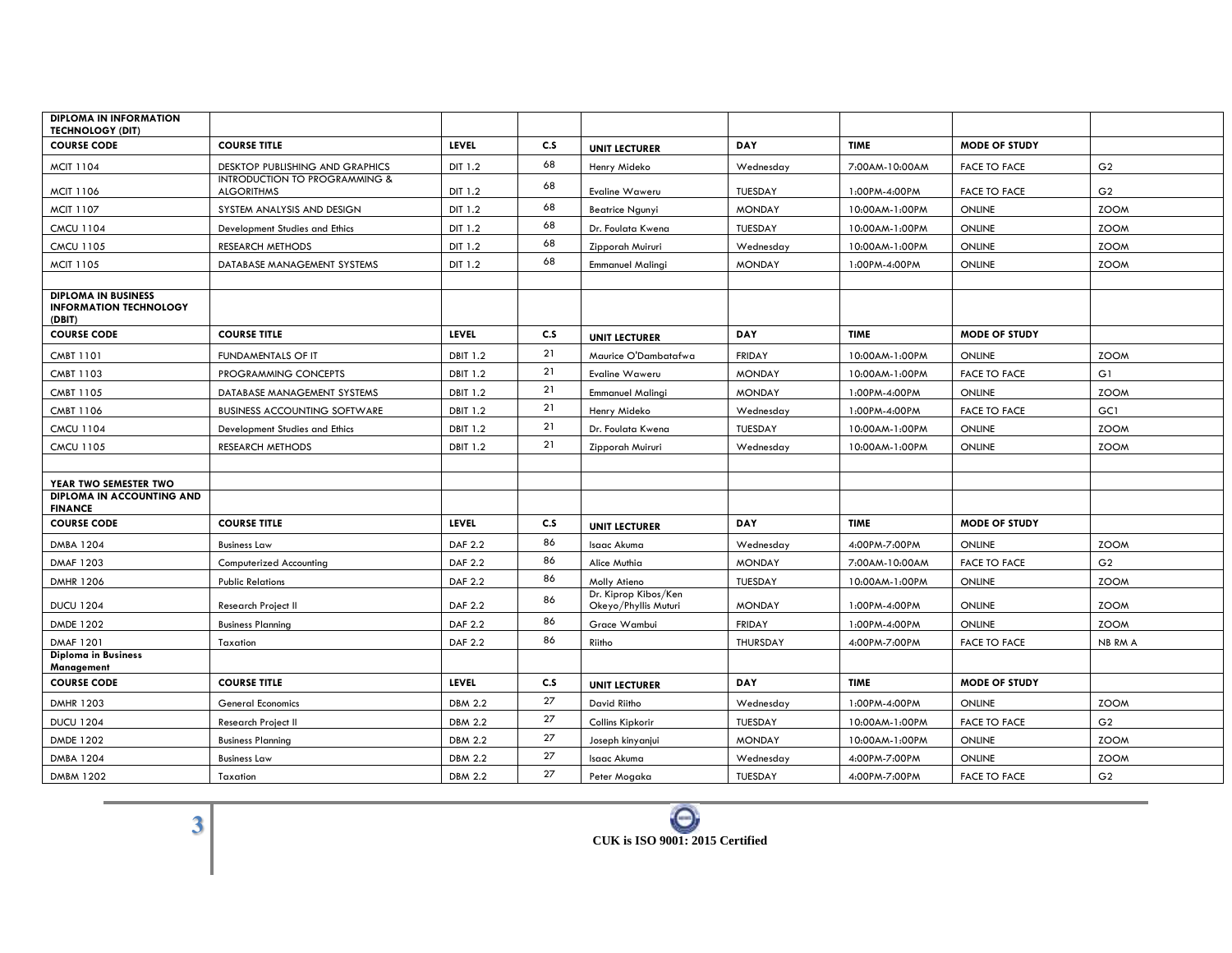| <b>DMMF1102</b>                                       | <b>Customer Care</b>               | <b>DBM 2.2</b>  | 27  | Doris Wangari Maina    | <b>MONDAY</b> | 4:00PM-7:00PM  | <b>ONLINE</b>        | <b>ZOOM</b>    |
|-------------------------------------------------------|------------------------------------|-----------------|-----|------------------------|---------------|----------------|----------------------|----------------|
| Diploma in risk Management<br>and Insurance           |                                    |                 |     |                        |               |                |                      |                |
| <b>COURSE CODE</b>                                    | <b>COURSE TITLE</b>                | LEVEL           | C.S | <b>UNIT LECTURER</b>   | DAY           | <b>TIME</b>    | MODE OF STUDY        |                |
| <b>DMHR 1203</b>                                      | <b>General Economics</b>           | <b>DRMI 2.2</b> | 17  | David Riitho           | Wednesday     | 1:00PM-4:00PM  | <b>ONLINE</b>        | <b>ZOOM</b>    |
| <b>DUCU 1201</b>                                      | Entrepreneurship Skills            | <b>DRMI 2.2</b> | 17  | Livingstone Njoora     | THURSDAY      | 10:00AM-1:00PM | <b>ONLINE</b>        | <b>ZOOM</b>    |
| DMRI 1205                                             | Insurance Law                      | <b>DRMI 2.2</b> | 17  | Elvis M Masibo         | <b>FRIDAY</b> | 7:00AM-10:00AM | <b>ONLINE</b>        | <b>ZOOM</b>    |
| <b>DMRI 1203</b>                                      | Motor Insurance                    | <b>DRMI 2.2</b> | 17  | Dr Zainabu Ramadhan    | THURSDAY      | 7:00AM-10:00AM | <b>ONLINE</b>        | <b>ZOOM</b>    |
| <b>DUCU 1204</b>                                      | <b>Research Project II</b>         | <b>DRMI 2.2</b> | 17  | Tanui Bernard          | <b>FRIDAY</b> | 10:00AM-1:00PM | <b>BLENDED</b>       |                |
| <b>DMDM 1101</b>                                      | <b>Principles of Marketing</b>     | <b>DRMI 2.2</b> | 17  | Dormitilla Wangari     | Wednesday     | 4:00PM-7:00PM  | <b>BLENDED</b>       |                |
| <b>Diploma in Business</b><br>Administration          |                                    |                 |     |                        |               |                |                      |                |
| <b>COURSE CODE</b>                                    | <b>COURSE TITLE</b>                | <b>LEVEL</b>    | C.S | <b>UNIT LECTURER</b>   | DAY           | <b>TIME</b>    | <b>MODE OF STUDY</b> |                |
| <b>DUCU 1204</b>                                      | Research Project II                | <b>DBA 2.2</b>  | 26  | Beatrice Nyagilo       | THURSDAY      | 10:00AM-1:00PM | <b>FACE TO FACE</b>  | G <sub>2</sub> |
| <b>DMDE 1202</b>                                      | <b>Business Planning</b>           | <b>DBA 2.2</b>  | 26  | Joseph kinyanjui       | <b>MONDAY</b> | 10:00AM-1:00PM | <b>ONLINE</b>        | <b>ZOOM</b>    |
| DMDE 1203                                             | <b>Business Ethics</b>             | <b>DBA 2.2</b>  | 26  | Doris Wangari Maina    | <b>MONDAY</b> | 7:00AM-10:00AM | <b>ONLINE</b>        | <b>ZOOM</b>    |
| <b>DMHR 1201</b>                                      | <b>General Economics</b>           | <b>DBA 2.2</b>  | 26  | David Riitho           | Wednesday     | 1:00PM-4:00PM  | <b>ONLINE</b>        | <b>ZOOM</b>    |
| <b>DMBA 1201</b>                                      | <b>Business Law</b>                | <b>DBA 2.2</b>  | 26  | Isaac Akuma            | Wednesday     | 4:00PM-7:00PM  | <b>ONLINE</b>        | <b>ZOOM</b>    |
| <b>DMBA 1205</b>                                      | Purchasing and Supplies Management | <b>DBA 2.2</b>  | 26  | Dacha Vanessa          | THURSDAY      | 1:00PM-4:00PM  | <b>ONLINE</b>        | <b>ZOOM</b>    |
| Diploma in Catering and Hotel<br>Management           |                                    |                 |     |                        |               |                |                      |                |
| <b>COURSE CODE</b>                                    | <b>COURSE TITLE</b>                | LEVEL           | C.S | <b>UNIT LECTURER</b>   | DAY           | <b>TIME</b>    | MODE OF STUDY        |                |
| <b>DCHM 1204</b>                                      | <b>Front Office Operations</b>     | DCHM 2.2        | 32  | Mildred Ochieng' Korir | Wednesday     | 1:00PM-4:00PM  | <b>ONLINE</b>        | <b>ZOOM</b>    |
| <b>DCHM 1205</b>                                      | Food and Beverage Control          | DCHM 2.2        | 32  | Janet Tundura          | Wednesday     | 7:00AM-10:00AM | <b>ONLINE</b>        | <b>ZOOM</b>    |
| <b>DCHM 1206</b>                                      | Hospitality and Tourism Law        | DCHM 2.2        | 32  | Shalline Adhiambo      | THURSDAY      | 7:00AM-10:00AM | <b>ONLINE</b>        | <b>ZOOM</b>    |
| <b>DCHM 1207</b>                                      | <b>Facilities Management</b>       | DCHM 2.2        | 32  | Martin Butita          | <b>FRIDAY</b> | 10:00AM-1:00PM | <b>FACE TO FACE</b>  | GC1            |
| <b>DCHR 1208</b>                                      | Food and Beverage Management       | DCHM 2.2        | 32  | Janet Tundura          | Wednesday     | 4:00PM-7:00PM  | <b>ONLINE</b>        | <b>ZOOM</b>    |
| <b>DCHM 1209</b>                                      | Nutrition                          | DCHM 2.2        | 32  | Sammy Munyi            | THURSDAY      | 10:00AM-1:00PM | <b>FACE TO FACE</b>  | <b>KITCHEN</b> |
| <b>DCHM 1210</b>                                      | <b>Fundamentals of Tourism</b>     | DCHM 2.2        | 32  | Shalline Adhiambo      | THURSDAY      | 1:00PM-4:00PM  | <b>ONLINE</b>        | <b>ZOOM</b>    |
| <b>DIPLOMA IN HUMAN RESOURCE</b><br><b>MANAGEMENT</b> |                                    |                 |     |                        |               |                |                      |                |
| <b>COURSE CODE</b>                                    | <b>COURSE TITLE</b>                | <b>LEVEL</b>    | C.S | <b>UNIT LECTURER</b>   | DAY           | <b>TIME</b>    | <b>MODE OF STUDY</b> |                |
| <b>DMHR 1203</b>                                      | <b>General Economics</b>           | <b>DHRM 2.2</b> | 43  | David Riitho           | Wednesday     | 1:00PM-4:00PM  | <b>ONLINE</b>        | <b>ZOOM</b>    |
| <b>DMHR 1206</b>                                      | <b>Public Relations</b>            | <b>DHRM 2.2</b> | 43  | Molly Atieno           | <b>FRIDAY</b> | 10:00AM-1:00PM | <b>ONLINE</b>        | <b>ZOOM</b>    |
| <b>DMHR 1204</b>                                      | <b>Training and Development</b>    | <b>DHRM 2.2</b> | 43  | Linda Mwende           | Wednesday     | 10:00AM-1:00PM | <b>ONLINE</b>        | <b>ZOOM</b>    |
| <b>DMHR 1205</b>                                      | <b>Personnel Administration</b>    | <b>DHRM 2.2</b> | 43  | Nicolus Onyenga        | <b>FRIDAY</b> | 7:00AM-10:00AM | <b>ONLINE</b>        | <b>ZOOM</b>    |
| <b>DUCU 1204</b>                                      | Research Project II                | <b>DHRM 2.2</b> | 43  | Linda Mwende           | THURSDAY      | 7:00AM-10:00AM | <b>FACE TO FACE</b>  | GC1            |
| <b>DMDE 1202</b>                                      | <b>Business Planning</b>           | <b>DHRM 2.2</b> | 43  | Joseph kinyanjui       | <b>MONDAY</b> | 10:00AM-1:00PM | <b>ONLINE</b>        | <b>ZOOM</b>    |
| Diploma in Co-operative<br>Management                 |                                    |                 |     |                        |               |                |                      |                |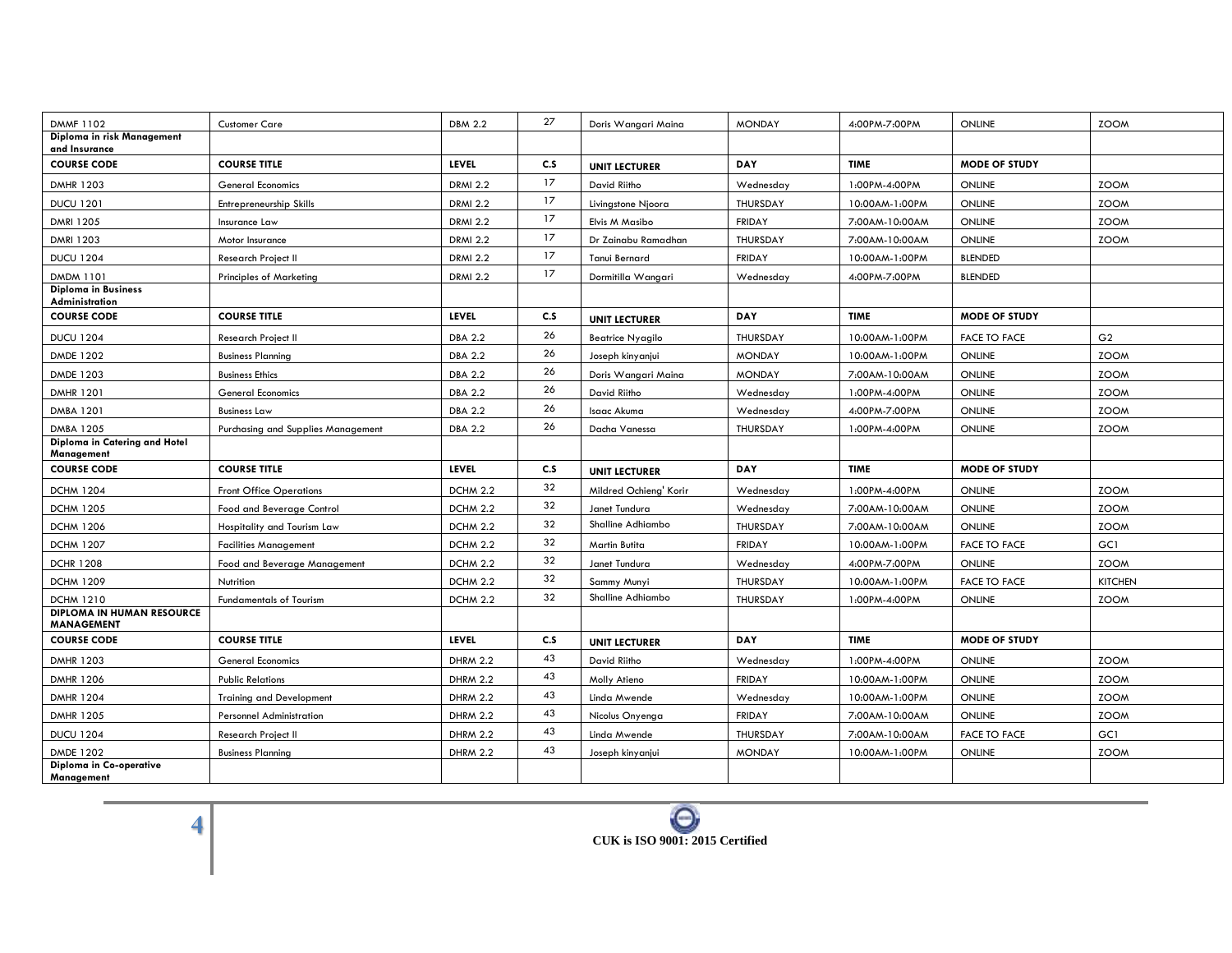| <b>COURSE CODE</b>                               | <b>COURSE TITLE</b>                                       | LEVEL           | C.S | <b>UNIT LECTURER</b>     | DAY           | <b>TIME</b>    | <b>MODE OF STUDY</b> |                |
|--------------------------------------------------|-----------------------------------------------------------|-----------------|-----|--------------------------|---------------|----------------|----------------------|----------------|
| <b>DMHR 1203</b>                                 | Principles of Economics                                   | <b>DCM 2.2</b>  | 43  | Joash Rono               | FRIDAY        | 10:00AM-1:00PM | <b>ONLINE</b>        | <b>ZOOM</b>    |
| <b>DCOB 2206</b>                                 | <b>Co-operative Education Training</b>                    | <b>DCM 2.2</b>  | 43  | Richard Mwangeka         | WEDNESDAY     | 7:00AM-10:00AM | <b>ONLINE</b>        | <b>ZOOM</b>    |
| <b>DCOB 2207</b>                                 | <b>Financial Management for Co-operatives</b>             | <b>DCM 2.2</b>  | 43  | Joseph Ochieng           | FRIDAY        | 7:00AM-10:00AM | <b>FACE TO FACE</b>  | G <sub>2</sub> |
| DMAF 1213                                        | <b>Cost Accounting</b>                                    | <b>DCM 2.2</b>  | 43  | Alice Muthia             | <b>MONDAY</b> | 10:00AM-1:00PM | <b>FACE TO FACE</b>  | GC1            |
| <b>DUCU 1201</b>                                 | <b>Entrepreneurship Skills</b>                            | <b>DCM 2.2</b>  | 43  | Livingstone Njoora       | THURSDAY      | 10:00AM-1:00PM | <b>ONLINE</b>        | <b>ZOOM</b>    |
| <b>DCOB 2208</b>                                 | Research Project                                          | <b>DCM 2.2</b>  | 43  | Joash Rono               | <b>FRIDAY</b> | 1:00PM-4:00PM  | <b>FACE TO FACE</b>  | G1             |
|                                                  |                                                           |                 |     |                          |               |                |                      |                |
| Diploma in Agribusiness<br>Management            |                                                           |                 |     |                          |               |                |                      |                |
| <b>COURSE CODE</b>                               | <b>COURSE TITLE</b>                                       | <b>LEVEL</b>    | C.S | <b>UNIT LECTURER</b>     | <b>DAY</b>    | <b>TIME</b>    | <b>MODE OF STUDY</b> |                |
| DAFS 2219                                        | Risk Management in Agriculture                            | <b>DABM 2.2</b> | 24  | Cherono Faith            | TUESDAY       | 7:00AM-10:00AM | <b>ONLINE</b>        | <b>ZOOM</b>    |
| <b>DAFS 2222</b>                                 | Agribusiness Policies and Laws                            | <b>DABM 2.2</b> | 24  | Dr. Ann Mwangi           | THURSDAY      | 4:00PM-7:00PM  | <b>ONLINE</b>        | <b>ZOOM</b>    |
| DAFS 1208                                        | <b>Agribusiness Concepts and Marketing</b>                | <b>DABM 2.2</b> | 24  | Cherono Faith            | TUESDAY       | 1:00PM-4:00PM  | <b>ONLINE</b>        | <b>ZOOM</b>    |
| DAFS 2223                                        | Management of Micro, Small & Medium<br><b>Enterprises</b> | <b>DABM 2.2</b> | 24  | Livingstone Njoora       | THURSDAY      | 1:00PM-4:00PM  | <b>ONLINE</b>        | <b>ZOOM</b>    |
| DAFS 2116                                        | Food Processing and Preservation Technology               | <b>DABM 2.2</b> | 24  | Tanui Bernard            | FRIDAY        | 7:00AM-10:00AM | <b>ONLINE</b>        | <b>ZOOM</b>    |
| DAFS 2218                                        | <b>Research Project</b>                                   | <b>DABM 2.2</b> | 24  | Cherono Faith            | THURSDAY      | 10:00AM-1:00PM | <b>ONLINE</b>        | <b>ZOOM</b>    |
|                                                  |                                                           |                 |     |                          |               |                |                      |                |
| Diploma in Project Management                    |                                                           |                 |     |                          |               |                |                      |                |
| <b>COURSE CODE</b>                               | <b>COURSE TITLE</b>                                       | <b>LEVEL</b>    | C.S | <b>UNIT LECTURER</b>     | <b>DAY</b>    | <b>TIME</b>    | <b>MODE OF STUDY</b> |                |
| <b>DUCU 1204</b>                                 | <b>Research Project II</b>                                | <b>DPM 2.2</b>  | 21  | Petronilla Ngumbi        | TUESDAY       | 7:00AM-10:00AM | <b>FACE TO FACE</b>  | G1             |
|                                                  |                                                           |                 |     |                          |               |                |                      |                |
| DMPM 1104                                        | <b>Project Quality Management</b>                         | <b>DPM 2.2</b>  | 21  | Emmy Rotich              | TUESDAY       | 1:00PM-4:00PM  | <b>ONLINE</b>        | <b>ZOOM</b>    |
| <b>DMHR 1203</b>                                 | <b>General Economics</b>                                  | <b>DPM 2.2</b>  | 21  | David Riitho             | Wednesday     | 1:00PM-4:00PM  | <b>ONLINE</b>        | <b>ZOOM</b>    |
| <b>DMPM 1205</b>                                 | Legal Issues in Project Management                        | <b>DPM 2.2</b>  | 21  | Anthony Kiprotich Kiprop | Wednesday     | 4:00PM-7:00PM  | <b>ONLINE</b>        | <b>ZOOM</b>    |
| <b>DMPM 1204</b>                                 | <b>Risk Management in Projects</b>                        | <b>DPM 2.2</b>  | 21  | Dr Zainabu Ramadhan      | THURSDAY      | 10:00AM-1:00PM | <b>ONLINE</b>        | <b>ZOOM</b>    |
| <b>DMDE 1202</b>                                 | <b>Business Planning</b>                                  | <b>DPM 2.2</b>  | 21  | Joseph kinyanjui         | <b>MONDAY</b> | 10:00AM-1:00PM | <b>ONLINE</b>        | <b>ZOOM</b>    |
| <b>Diploma in Public Relations</b><br>Management |                                                           |                 |     |                          |               |                |                      |                |
| <b>COURSE CODE</b>                               | <b>COURSE TITLE</b>                                       | LEVEL           | C.S | <b>UNIT LECTURER</b>     | DAY           | <b>TIME</b>    | <b>MODE OF STUDY</b> |                |
| <b>DUCU 1204</b>                                 | Research Project II                                       | <b>DPR 2.2</b>  | 20  | Geoffery Gathii          | Wednesday     | 7:00AM-10:00AM | <b>FACE TO FACE</b>  | GC1            |
| <b>DMPR 1205</b>                                 | Sociology and Ethics                                      | <b>DPR 2.2</b>  | 20  | John Njuguna             | <b>MONDAY</b> | 1:00PM-4:00PM  | <b>ONLINE</b>        | <b>ZOOM</b>    |
| <b>DMPR 1203</b>                                 | Audio and Visual Aids                                     | <b>DPR 2.2</b>  | 20  | Samuel Omulando          | THURSDAY      | 1:00PM-4:00PM  | <b>ONLINE</b>        | <b>ZOOM</b>    |
| <b>DUCU 1201</b>                                 | Entrepreneurship Skills                                   | <b>DPR 2.2</b>  | 20  | Livingstone Njoora       | THURSDAY      | 10:00AM-1:00PM | <b>ONLINE</b>        | <b>ZOOM</b>    |
| <b>DMPR 1202</b>                                 | Advertising and Sales Management                          | <b>DPR 2.2</b>  | 20  | Lyn Kwamboka Chief       | Wednesday     | 10:00AM-1:00PM | <b>ONLINE</b>        | <b>ZOOM</b>    |
| <b>DMPR 1206</b>                                 | Media Law                                                 | <b>DPR 2.2</b>  | 20  | Elvis M Masibo           | FRIDAY        | 10:00AM-1:00PM | <b>ONLINE</b>        | <b>ZOOM</b>    |
|                                                  |                                                           |                 |     |                          |               |                |                      |                |
| <b>Diploma in Tourism</b><br>Management          |                                                           |                 |     |                          |               |                |                      |                |



-

 $\sim$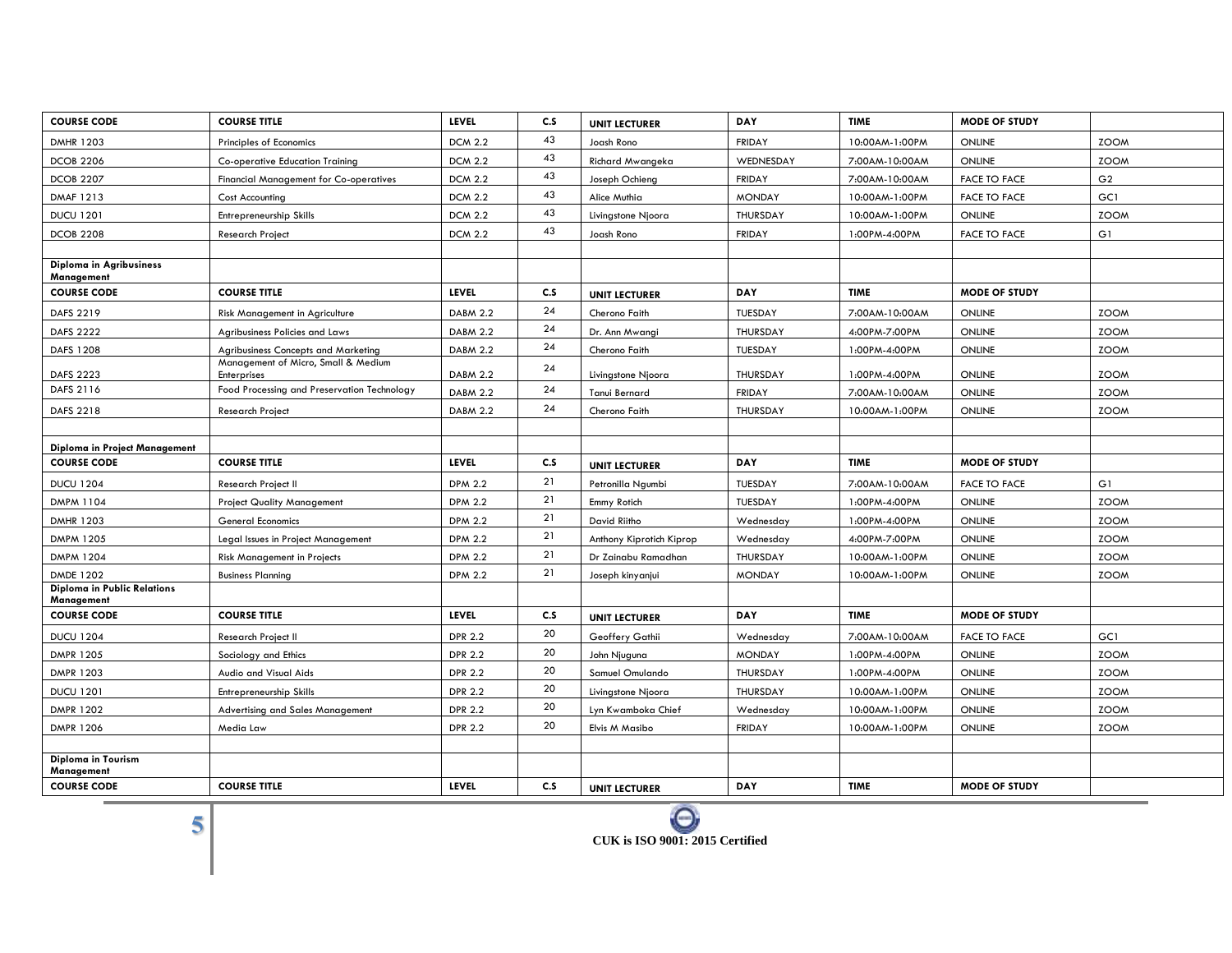| <b>DMTM 1203</b>                                        | <b>Environmental Studies</b>                   | <b>DTM 2.2</b> | 24       | Dr. Calvince Othoo             | Wednesday       | 7:00AM-10:00AM | ONLINE               | <b>ZOOM</b>    |
|---------------------------------------------------------|------------------------------------------------|----------------|----------|--------------------------------|-----------------|----------------|----------------------|----------------|
| <b>DMTM 1204</b>                                        | <b>Tourism Marketing</b>                       | DTM 2.2        | 24       | Dr. Kiprop Kibos               | THURSDAY        | 7:00AM-10:00AM | <b>ONLINE</b>        | <b>ZOOM</b>    |
| <b>DMTM 1205</b>                                        | Airfare Ticketing and Documentation            | <b>DTM 2.2</b> | 24       | Stephen Soita                  | TUESDAY         | 10:00AM-1:00PM | ONLINE               | <b>ZOOM</b>    |
| <b>DMHR 1206</b>                                        | <b>Public Relations</b>                        | <b>DTM 2.2</b> | 24       | Molly Atieno                   | FRIDAY          | 10:00AM-1:00PM | ONLINE               | <b>ZOOM</b>    |
| <b>DUCU 1201</b>                                        | Entrepreneurship Skills                        | DTM 2.2        | 24       | Livingstone Njoora             | <b>THURSDAY</b> | 10:00AM-1:00PM | <b>ONLINE</b>        | <b>ZOOM</b>    |
| <b>DUCU 1204</b>                                        | Research Project II                            | <b>DTM 2.2</b> | 24       | Stephen Soita                  | TUESDAY         | 4:00PM-7:00PM  | ONLINE               | <b>ZOOM</b>    |
|                                                         |                                                |                |          |                                |                 |                |                      |                |
| Diploma in Microfinance                                 |                                                |                |          |                                |                 |                |                      |                |
| <b>COURSE CODE</b>                                      | <b>COURSE TITLE</b>                            | <b>LEVEL</b>   | C.S      | <b>UNIT LECTURER</b>           | DAY             | <b>TIME</b>    | <b>MODE OF STUDY</b> |                |
| DMDE 1202                                               | <b>Business Planning</b>                       | <b>DMF 2.2</b> | 18       | Grace Wambui                   | <b>FRIDAY</b>   | 1:00PM-4:00PM  | ONLINE               | <b>ZOOM</b>    |
| <b>DUCU 1204</b>                                        | <b>Research Project II</b>                     | <b>DMF 2.2</b> | 18       | <b>Emily Mathare</b>           | TUESDAY         | 10:00AM-1:00PM | <b>FACE TO FACE</b>  | G1             |
| <b>DMMF 1202</b>                                        | Social Performance Management                  | <b>DMF 2.2</b> | 18       | Steve Owino                    | <b>MONDAY</b>   | 10:00am-1:00PM | ONLINE               | <b>ZOOM</b>    |
| <b>DMMF 1203</b>                                        | Principles and Practice of Banking             | <b>DMF 2.2</b> | 18       | Joseph Ochieng                 | <b>FRIDAY</b>   | 4:00PM-7:00PM  | ONLINE               | <b>ZOOM</b>    |
| <b>DMMF 1204</b>                                        | <b>Risk Management</b>                         | <b>DMF 2.2</b> | 18       | Joash Rono                     | THURSDAY        | 7:00AM-10:00AM | <b>ONLINE</b>        | <b>ZOOM</b>    |
| <b>DMAF 1201</b>                                        | Taxation                                       | <b>DMF 2.2</b> | 18       | Peter Mogaka                   | TUESDAY         | 4:00PM-7:00PM  | <b>FACE TO FACE</b>  | G4             |
| Diploma in Purchasing and<br><b>Supplies Management</b> |                                                |                |          |                                |                 |                |                      |                |
| <b>COURSE CODE</b>                                      | <b>COURSE TITLE</b>                            | LEVEL          | C.S      | <b>UNIT LECTURER</b>           | <b>DAY</b>      | <b>TIME</b>    | <b>MODE OF STUDY</b> |                |
| <b>DMPS 1104</b>                                        | <b>Public Procurement</b>                      | <b>DPS 2.2</b> | 40       | Gachenga John                  | THURSDAY        | 1:00PM-4:00PM  | ONLINE               | <b>ZOOM</b>    |
| DMPS 1205                                               | Supplies and Materials Management              | <b>DPS 2.2</b> | 40       | James Kamamia                  | <b>MONDAY</b>   | 1:00PM-4:00PM  | ONLINE               | <b>ZOOM</b>    |
| <b>DMPS 1204</b>                                        | Legal aspects of Purchasing                    | <b>DPS 2.2</b> | 40       | Anthony Kiprotich Kiprop       | <b>FRIDAY</b>   | 4:00PM-7:00PM  | ONLINE               | <b>ZOOM</b>    |
| <b>DMPS 1203</b>                                        | <b>Measuring Purchasing Performance</b>        | <b>DPS 2.2</b> | 40       | Dacha Vanessa                  | Wednesday       | 4:00PM-7:00PM  | <b>ONLINE</b>        | <b>ZOOM</b>    |
| <b>DUCU 1204</b>                                        | <b>Research Project II</b>                     | <b>DPS 2.2</b> | 40       | Dacha Vanessa/Francis<br>Ndege | <b>MONDAY</b>   | 4:00PM-7:00PM  | <b>FACE TO FACE</b>  | G <sub>2</sub> |
| DMDE 1202                                               | <b>Business Planning</b>                       | <b>DPS 2.2</b> | 40       | Grace Wambui                   | <b>FRIDAY</b>   | 1:00PM-4:00PM  | ONLINE               | <b>ZOOM</b>    |
|                                                         |                                                |                |          |                                |                 |                |                      |                |
| <b>Diploma in Community</b>                             |                                                |                |          |                                |                 |                |                      |                |
| <b>Development</b>                                      |                                                |                |          |                                |                 |                |                      |                |
| <b>UNIT CODE</b>                                        | <b>UNIT NAME</b>                               | <b>COURSE</b>  | C.S      | <b>UNIT LECTURER</b>           | DAY             | <b>TIME</b>    | <b>MODE OF STUDY</b> |                |
| <b>DCOD 2207</b>                                        | Administration of Social Welfare Organizations | <b>DCD 2.2</b> | 26<br>26 | Steve Owino                    | <b>MONDAY</b>   | 1:00PM-4:00PM  | <b>ONLINE</b>        | <b>ZOOM</b>    |
| <b>DCOD 2208</b>                                        | Community Leadership                           | <b>DCD 2.2</b> |          | John Njuguna                   | <b>MONDAY</b>   | 10:00am-1:00PM | ONLINE               | <b>ZOOM</b>    |
| <b>DCOD 2209</b>                                        | <b>Project Management</b>                      | <b>DCD 2.2</b> | 26       | Doris Wangari Maina            | THURSDAY        | 10:00AM-1:00PM | ONLINE               | <b>ZOOM</b>    |
| <b>DSOC 2202</b>                                        | Human Diversity                                | <b>DCD 2.2</b> | 26       | Steve Owino                    | TUESDAY         | 10:00am-1:00PM | ONLINE               | <b>ZOOM</b>    |
| DCOD 2210                                               | <b>Community Health</b>                        | <b>DCD 2.2</b> | 26       | Tommy Mpoyi                    | THURSDAY        | 7:00AM-10:00AM | ONLINE               | <b>ZOOM</b>    |
| <b>DCRP 2201</b><br><b>DIPLOMA IN INFORMATION</b>       | <b>Research Project</b>                        | <b>DCD 2.2</b> | 26       | Caleb Balongo                  | TUESDAY         | 1:00PM-4:00PM  | <b>FACE TO FACE</b>  | G1             |
| TECHNOLOGY (1.2)                                        |                                                |                |          |                                |                 |                |                      |                |
| <b>UNIT CODE</b>                                        | <b>UNIT NAME</b>                               | <b>COURSE</b>  | C.S      | <b>UNIT LECTURER</b>           | <b>DAY</b>      | <b>TIME</b>    | <b>MODE OF STUDY</b> |                |
| <b>MCIT 1219</b>                                        | <b>EVENT DRIVEN PROGRAMMING</b>                | <b>DIT 2.2</b> | 54       | Henry Mideko                   | <b>FRIDAY</b>   | 7:00AM-10:00AM | ONLINE               | <b>ZOOM</b>    |
| <b>MCIT 1204</b>                                        | DIGITAL ELECTRONICS CONSTRUCTION               | DIT 2.2        | 54       | <b>Emmanuel Malingi</b>        | Wednesday       | 7:00AM-10:00AM | ONLINE               | <b>ZOOM</b>    |